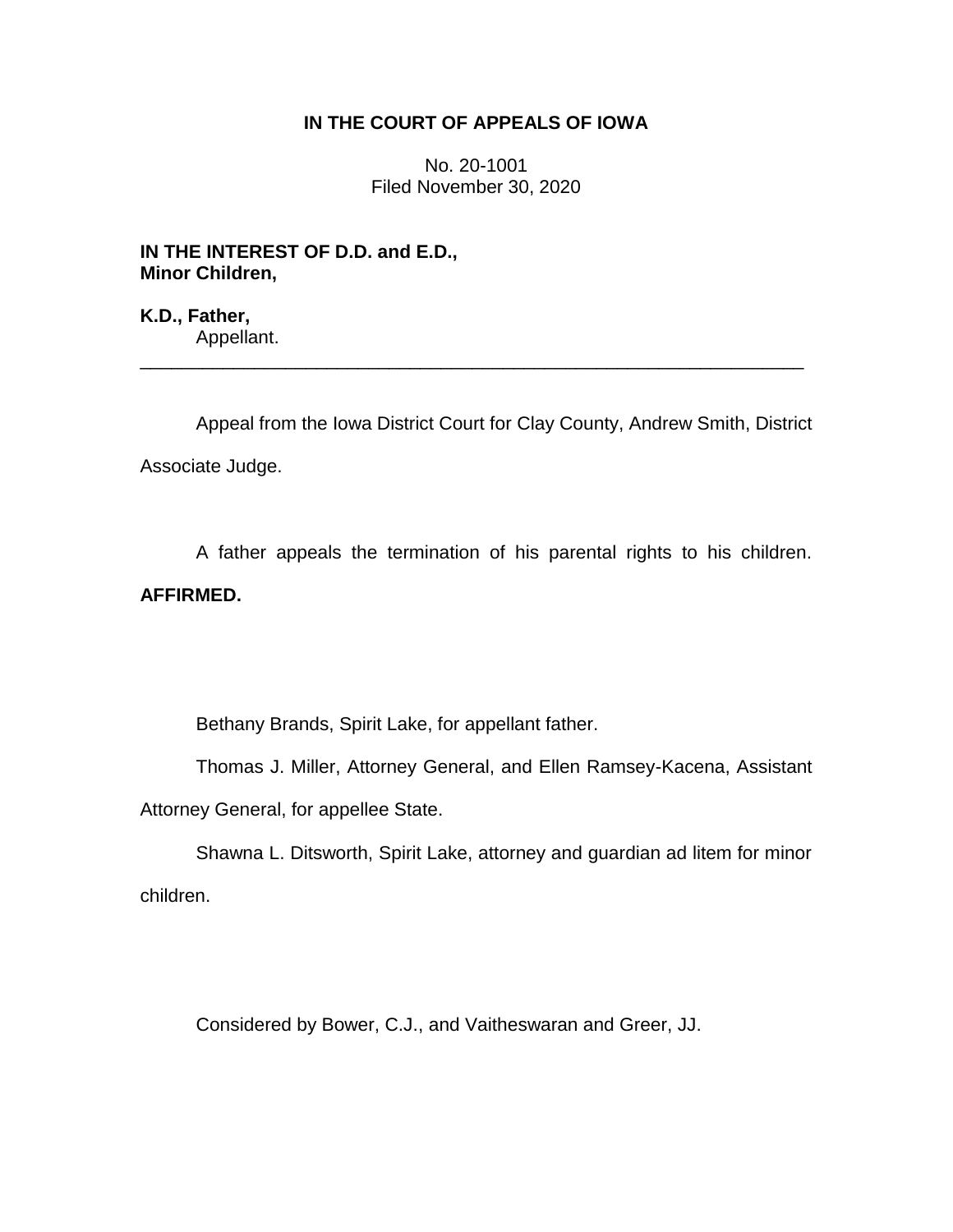## **VAITHESWARAN, Judge.**

A father appeals the termination of his parental rights to his children, born in 2007 and 2008. He contends (1) the State failed to prove the grounds for termination cited by the district court; (2) termination was not in the children's best interests; (3) the district court should have invoked certain exceptions to termination; (4) the district court should have granted him six additional months to obtain a custody modification order and (5) the district court violated the Equal Protection Clauses of the United States and Iowa Constitutions.

The district court terminated the father's parental rights pursuant to several provisions. We may affirm if we find clear and convincing evidence to support any of the grounds. *In re D.W*., 791 N.W.2d 703, 707 (Iowa 2010). We will focus on Iowa Code section 232.116(1)(f) (2020), which requires proof of several elements, including proof the children cannot be returned to parental custody.

The mother and father of the children divorced in 2016. Under a stipulation approved by the dissolution court, the parents agreed to joint legal custody and "shared physical care" of the children. Several years later, the department of human services investigated "[m]ethamphetamine use by [the father]." The father tested positive for the drug as did the mother. The district court ordered the children's removal from parental care in early 2019. They were later returned to the mother's custody. Meanwhile, the father continued to test positive for methamphetamine, most recently about two months before the termination hearing. The department social worker assigned to the case testified the "case started" based on concerns of "known drug users" and "drug use" in the home and those concerns remained on the eve of termination. The father admitted using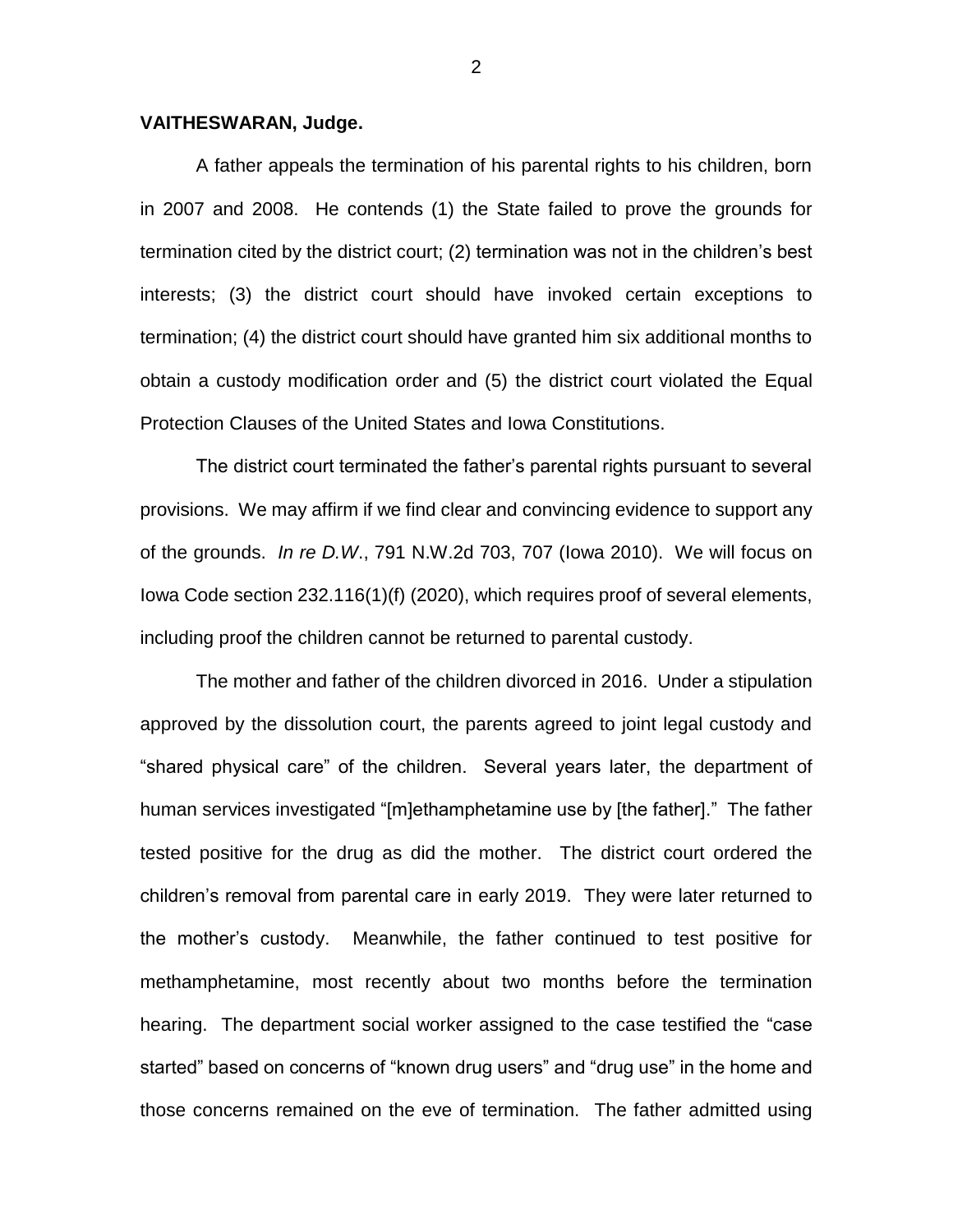methamphetamine in the month the termination petition was filed. When asked if the children could be returned to his care, he responded, "Probably not right away, before I take a little more supervision and let me work on my recovery a little more . . . ." On our de novo review, we conclude the State proved the children could not be returned to parental custody as set forth in Iowa Code section 232.116(1)(f).

We turn to whether termination was in the children's best interests. *See*  Iowa Code § 232.116(2). The department's goal had been to transition the father from supervised visits with the children to semi-supervised visits and ultimately to the physical-care arrangement set forth in "the original district court decree." But the father's repeated positive drug tests prevented implementation of that goal. The department social worker noted that twenty-one months had elapsed since the case began "and the children still [could not] be left unsupervised with" their father and "[t]hey still [could not] do overnight visits." He testified one of the children was "petrified" at the prospect of being returned to his father's care and both children "consistently" told their attorney "that they would feel unsafe . . . having unsupervised contact with their father." He stated, "I don't know how much longer we can drag this on with the children, because it does bother them and it does affect them." He felt "strongly" that termination of the father's parental rights was in the children's best interests. A service provider confirmed that the father's participation in services was "very inconsistent." And the father's substance-abuse counselor anticipated that the father would not be discharged from substanceabuse treatment for "several months more, perhaps through the rest of the year." Finally, as noted, the father recognized he was not in a position to have the children

3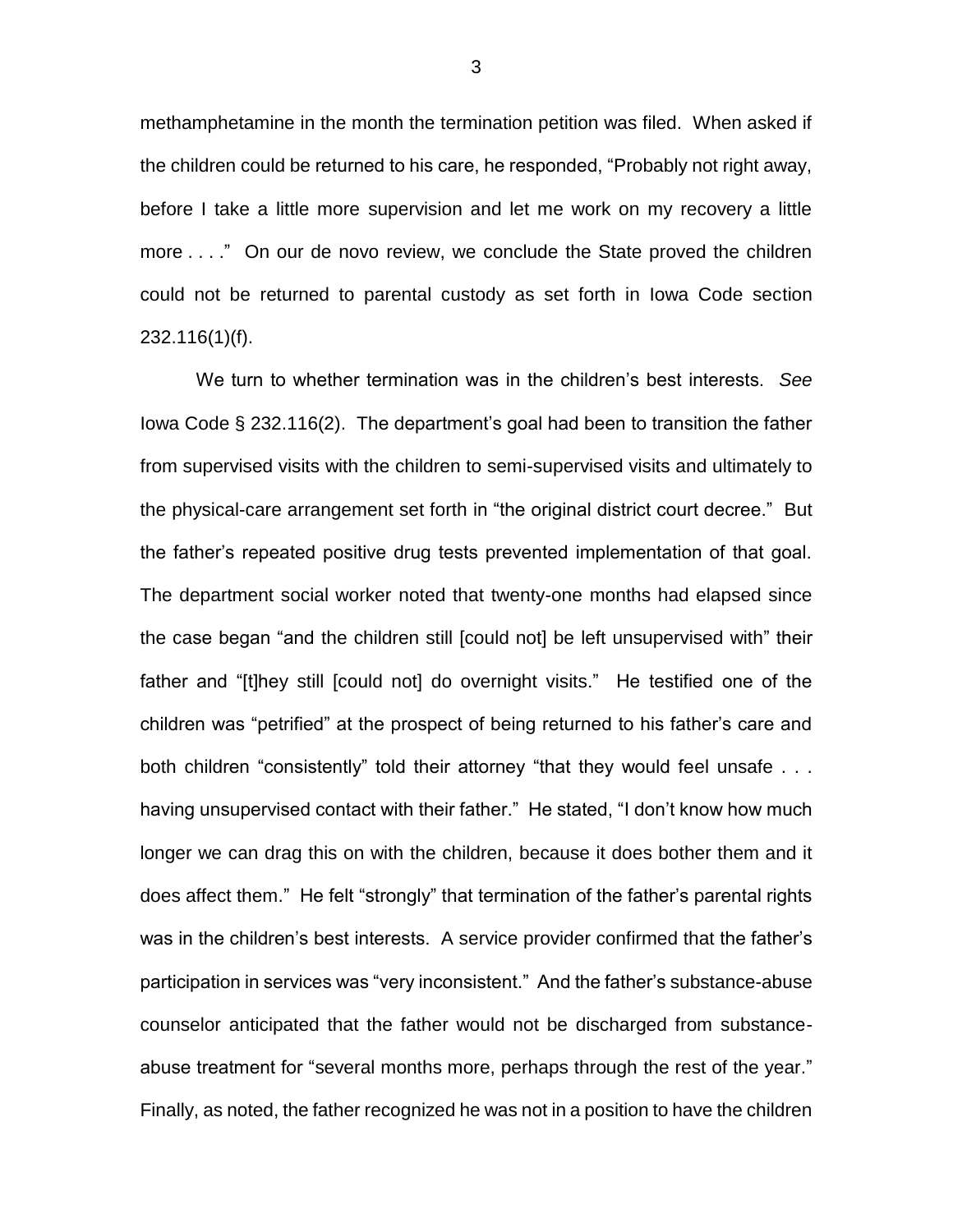returned to his custody. He also conceded his association with other drug users posed a safety risk to the children. On our de novo review, we agree with the district court that termination of the father's parental rights was in the children's best interests.

The father next contends the district court should have declined to terminate parental rights based on the fact that the mother had custody of the children and based on his bond with them. *See id.* § 232.116(3) (a), (c). The guardian ad litem acknowledged a relative had custody but stated the father's "addiction and the lack of boundaries . . . would create ongoing safety concerns and emotional harm for the children if he were to retain his parental rights." She cited the concern expressed by the children when family members supervised visits, a concern seconded by the department social worker, who noted the father pushed boundaries during visits supervised by individuals other than the service provider. As for the father's bond with the children, we have discussed their fear of returning to their father's custody. Additionally, the guardian ad litem stated:

Clearly [the father] loves his children and clearly they have been a motivating factor for him. No one has ever doubted that. But unfortunately due to [the father's] actions over the last couple of years, that has harmed the children's relationship and bond with him. And I don't believe that [the bond] is so strong at the present time that that should be a reason not to terminate [the father's] parental rights.

On our de novo review, we conclude the district court appropriately denied the permissive exceptions to termination.

The father also argues the district court should have granted additional time to obtain a custody modification order. *See id.* § 232.104(2)(b) (authorizing entry of an "order . . . to continue placement of the child for an additional six months at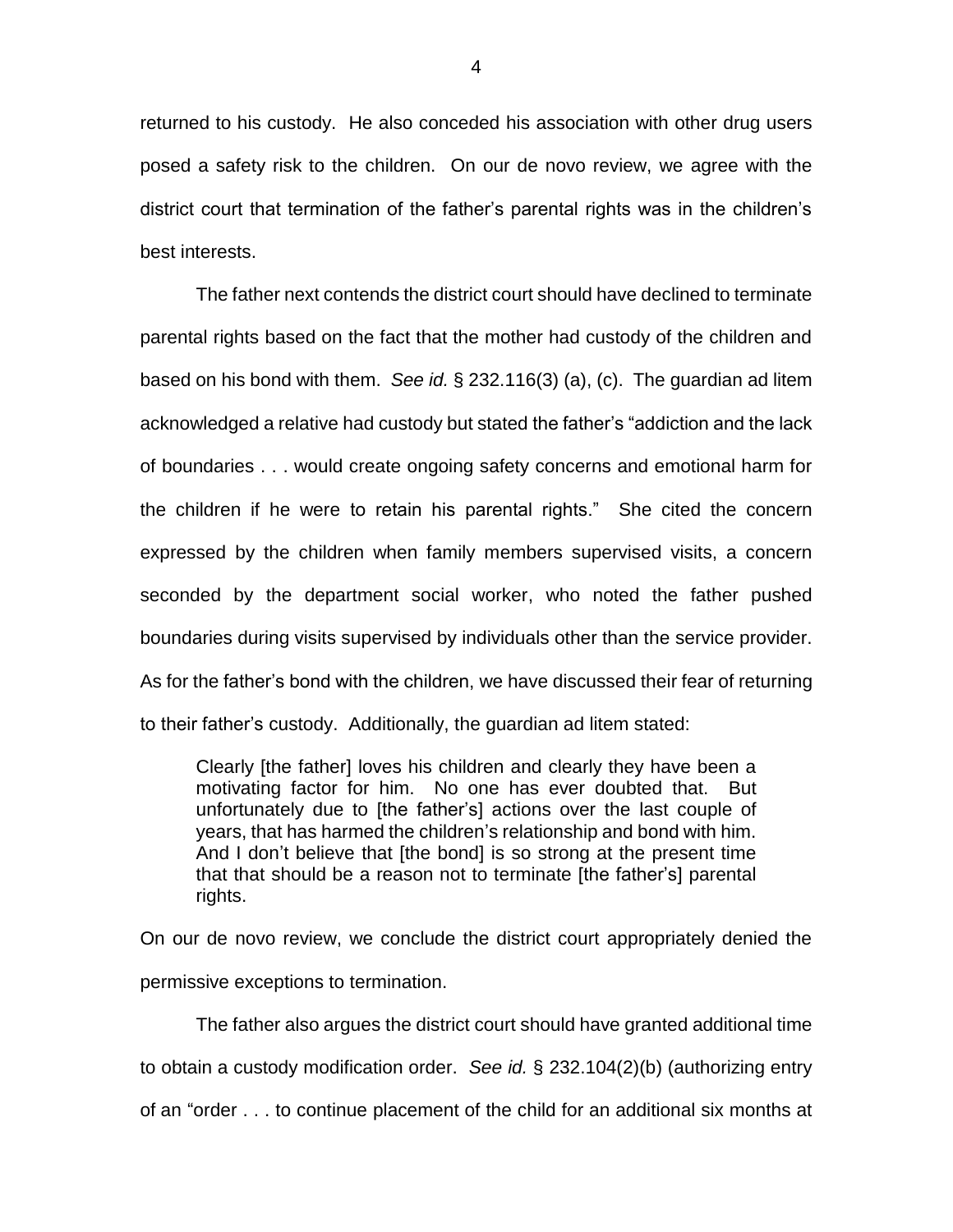which time the court shall hold a hearing to consider modification of its permanency order" and stating "[a]n order entered under this paragraph shall enumerate the specific factors, conditions, or expected behavioral changes which comprise the basis for the determination that the need for removal of the child from the child's home will no longer exist at the end of the additional six-month period"). The court found that the father's reason for wanting additional time did not align with the statutory provision. The court explained, "[T]he purpose of granting additional time is to do so when there is a legitimate expectation that the conditions which led to removal would no longer exist at the end of the additional period of time." The court found "no reason to believe that would be the case, [w]hen nearly two years of services . . . left [the father] in essentially the same position as he was following the initiation of services." On our de novo review, we agree with the court's assessment, which was supported by the department social worker's testimony that "[w]e would not be in any different position" in six months.

Finally, the father argues

 $\overline{a}$ 

[t]he juvenile court violated [his] equal protection rights under the U.S. and Iowa Constitutions when it refused to grant [him] additional time in order to complete a modification order. Further, the bridge order statute impermissibly discriminates against parents who have a prior district court order and thus violates equal protection.

Although the father raised the issue of a custody modification order and his inability to obtain a bridge order under Iowa Code section 232.103A, <sup>1</sup> he did not assert a

<sup>&</sup>lt;sup>1</sup> The provision states: "The juvenile court may close a child in need of assistance case by transferring jurisdiction over the child's custody, physical care, and visitation to the district court through a bridge order . . . ." Iowa Code 232.103A(1).